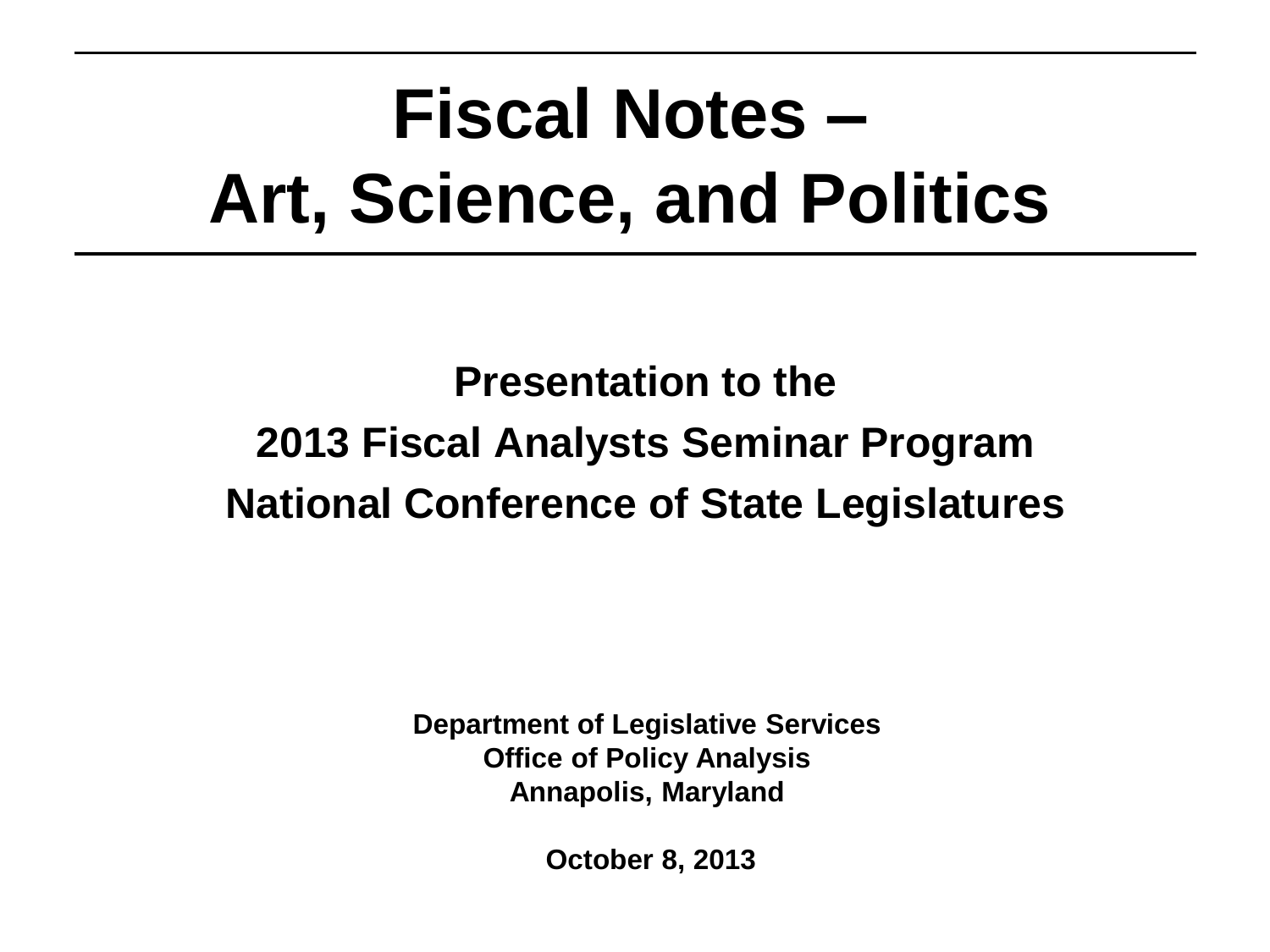### **Completion of a Fiscal and Policy Note Is a Statutory Requirement in Maryland**

- The Department of Legislative Services is required to prepare a fiscal and policy note for each bill
	- The note must be provided to the committee of jurisdiction prior to **voting** on a bill (in practice, however, it is submitted to the committee before the bill hearing)
	- A copy must also be submitted to the primary sponsor of the bill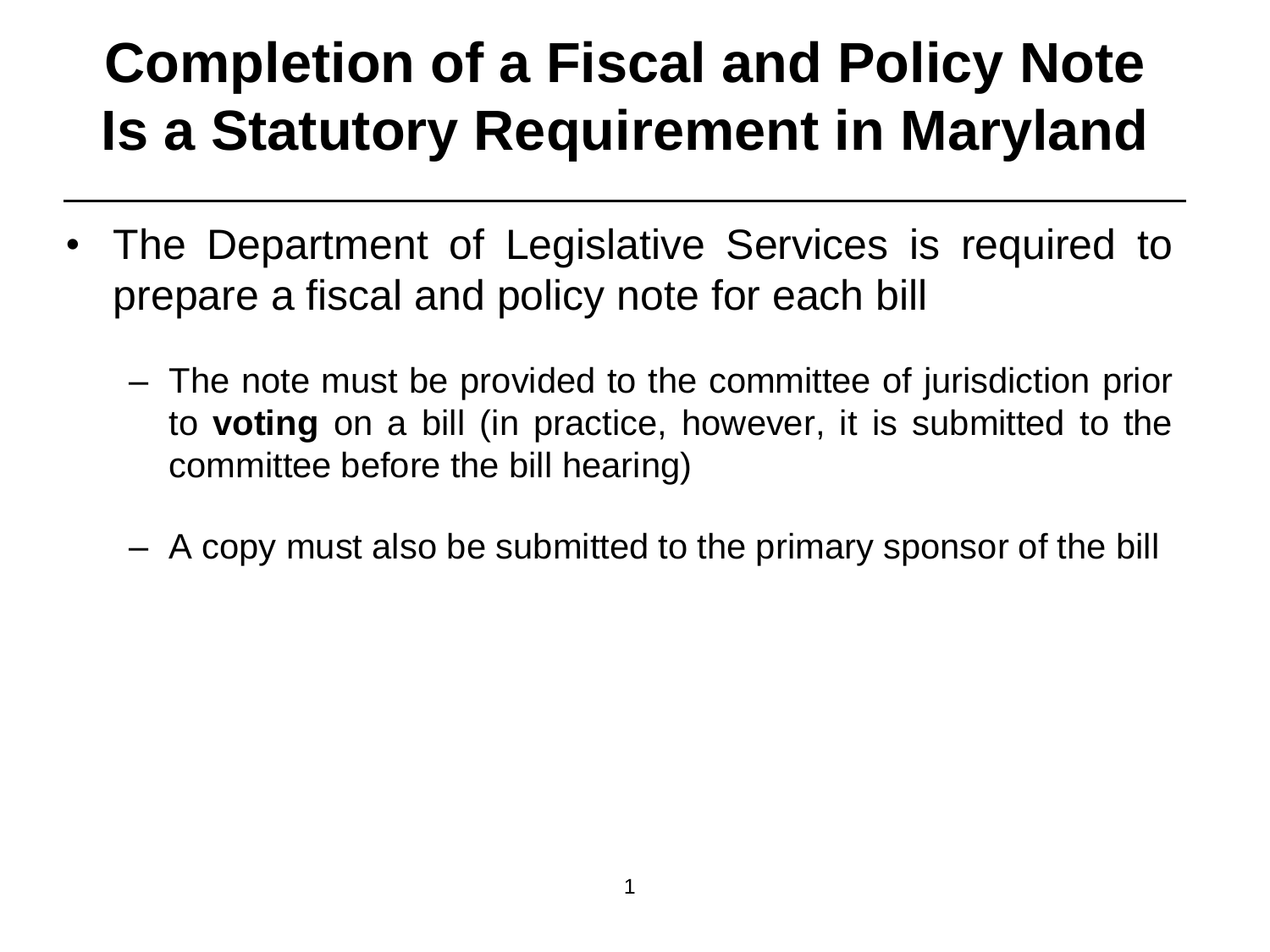### **What a Fiscal and Policy Note Does**

- Provides an unbiased analysis of legislation that is complete, accurate, and timely
- Coordinates information from multiple State agencies, local governments, and other sources
- Provides guidance for committee decisions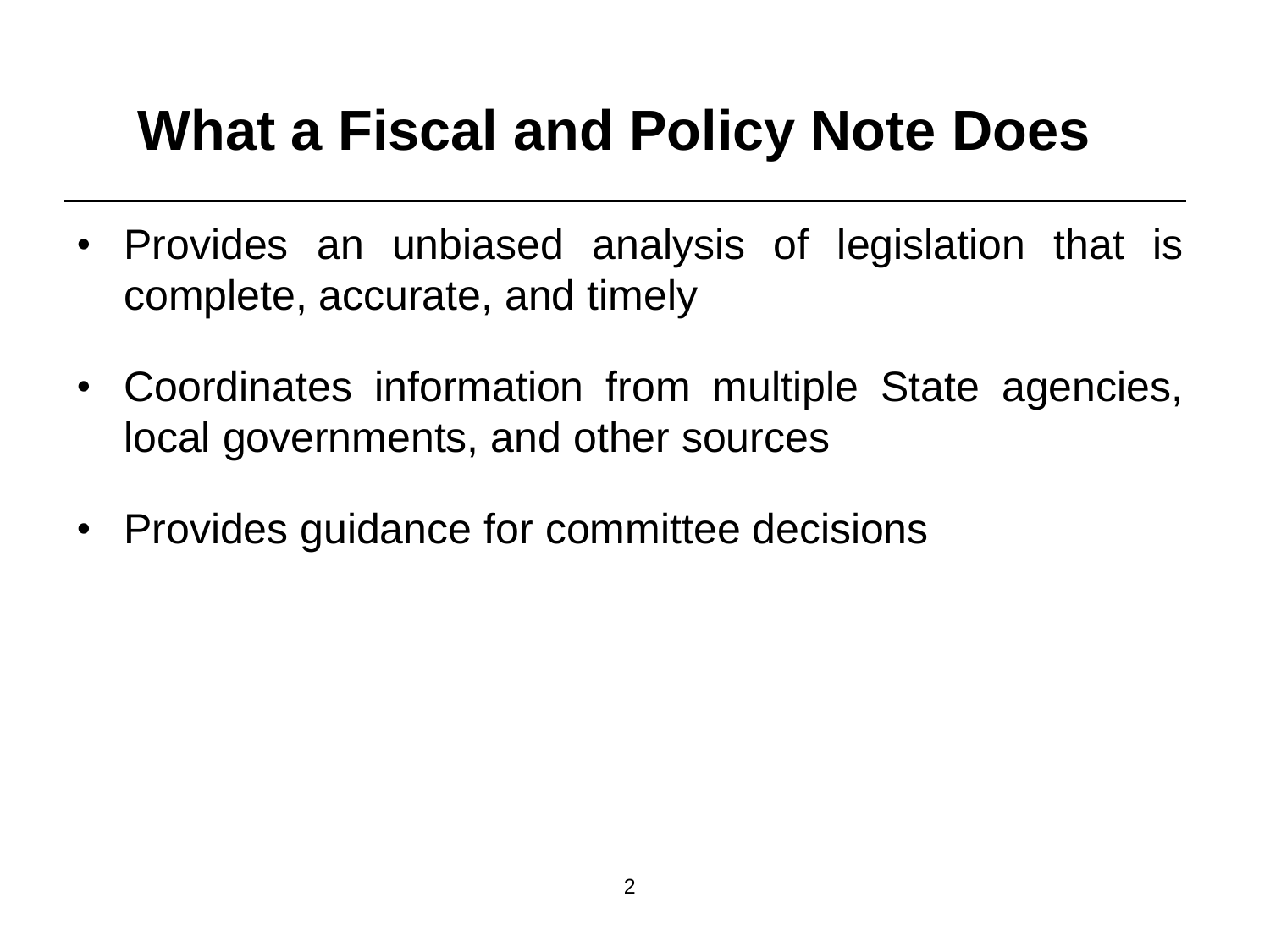### **Components of a Fiscal and Policy Note in Maryland**

- Policy Analysis
	- Bill summary
	- Current law
	- **Background**
	- Legislative history
- Fiscal Analysis statutory requirement to include estimates of the bill's impact on the State, local governments, and small businesses
	- Provides an unbiased, specific analysis of the bill's fiscal impact (revenues and expenditures) on the State over a five-year period and the general fiscal impact on local governments
	- Identifies local government mandates and State mandated appropriations
	- Provides a qualitative rating (meaningful, minimal, or none) of the economic impact on small businesses (businesses with 50 or fewer full-time employees) and includes discussion of meaningful impacts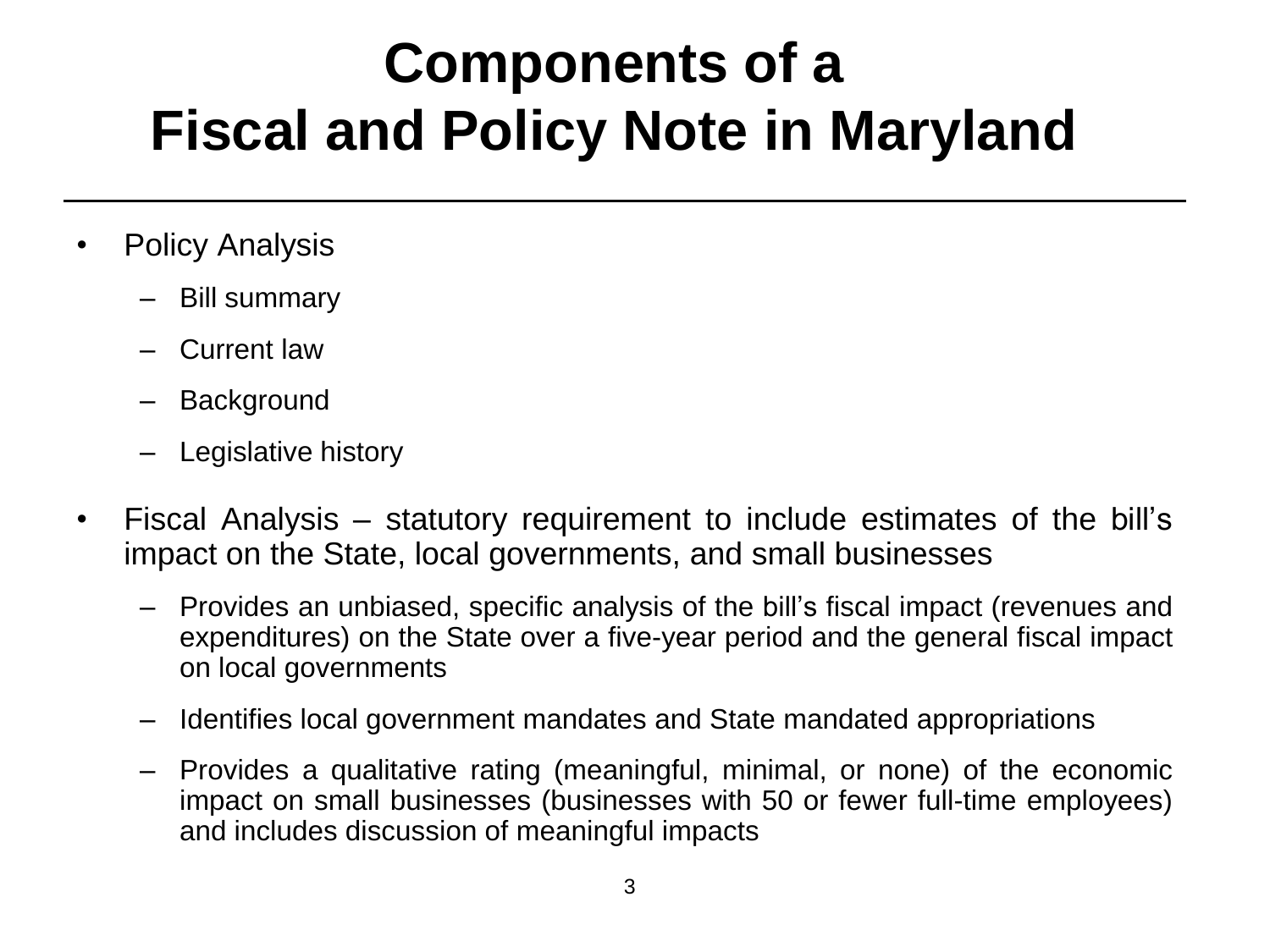### **The Process in Maryland**

- Assign bill to analyst based on subject area
- Examine bill drafting file and contact bill drafter, committee staff, and budget analyst (in-house staff) for relevant information
- Contact affected State agencies, local governments, and others that may have relevant information/data
- Conduct our own research (library, reports, Internet, etc.)
- Review information obtained ask questions
- Develop our own revenue and expenditure projections based on various sources or models
- Review completed by review analyst and/or coordinator
- Print and distribute note to committees, sponsor, and website
- Revise note when bill "crosses over" to opposite chamber with amendments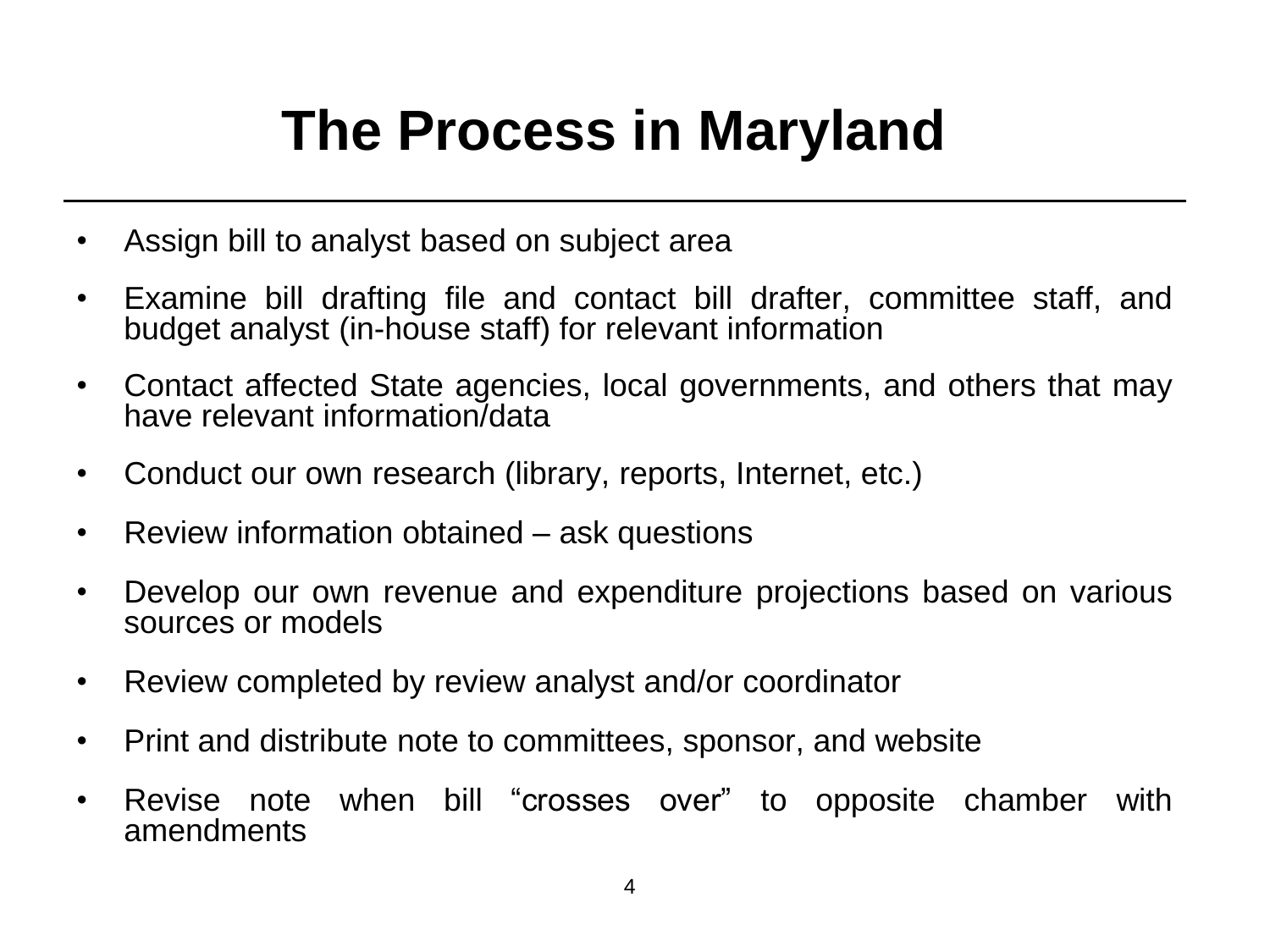# **Staffing Challenges**

- Managing the intense volume of work while maintaining productivity:
	- On average, the unit writes about 2,250 fiscal and policy notes on bills as introduced (first-reader version)
		- Each analyst generally handles at least 80 bills and as many as 175 bills during the 13-week session (varies by key issues during session, complexity of assignment, and the analyst's other duties)
		- Most of the fiscal and policy notes for these bills are written in the 8-week period preceding crossover
		- Analysts, reviewers, and support staff work very long hours throughout session, but especially during this period
	- Analysts are also responsible for assessing amended bills and updating fiscal and policy notes to reflect the amendments
		- Another 500 to 600 revised notes (third-reader version) typically in the last 2 to 3 weeks of session
		- Another 150 or so revised notes (enrolled version) to reflect final action after session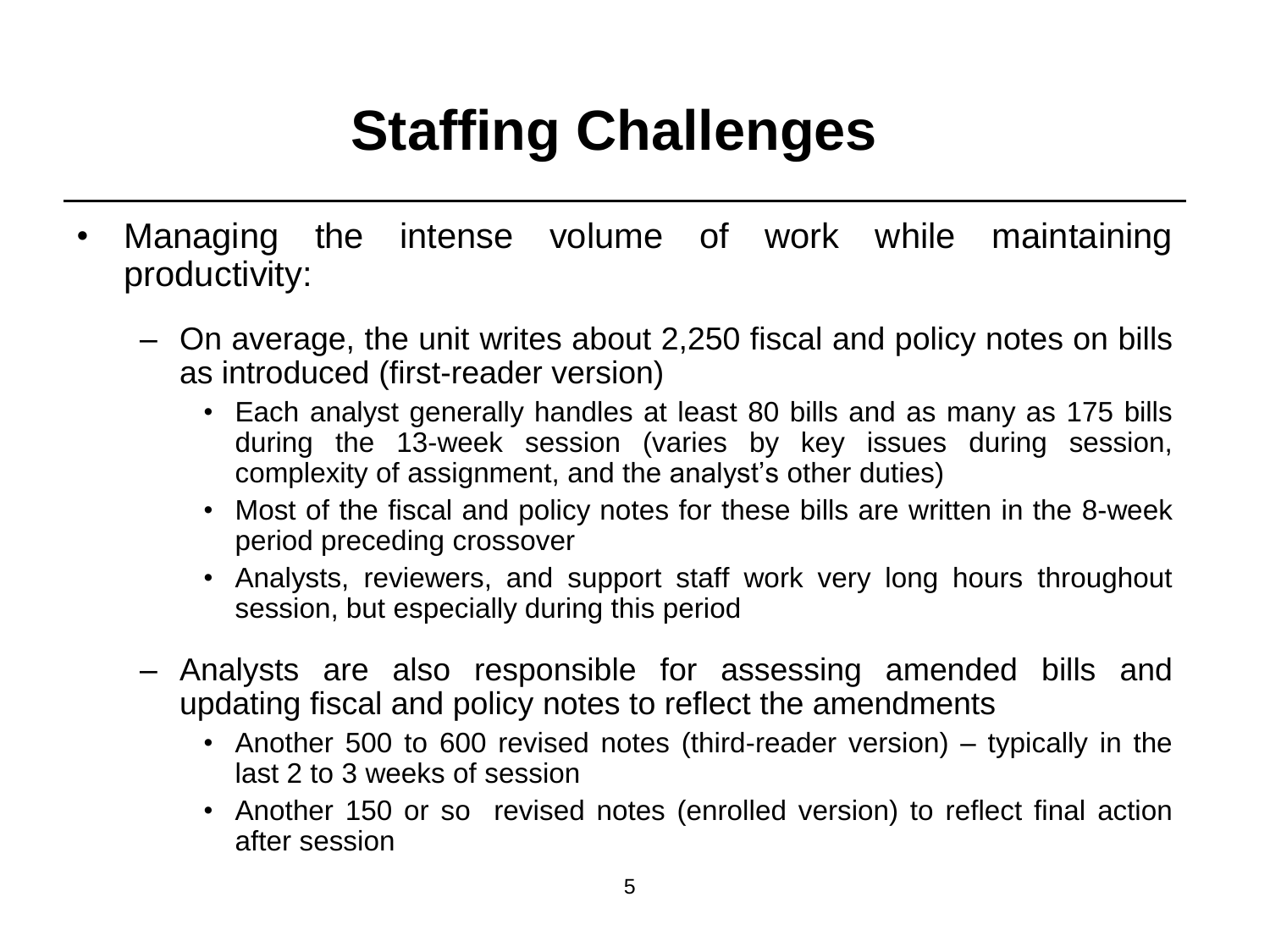# **Staffing Challenges (Cont'd)**

- Completing the work within the timeframe allotted:
	- Some work can be done in anticipation of legislation being introduced
		- Advance drafts are available for some bills, but the version introduced may be different from the draft version and drafts are confidential
		- Some legislative proposals are identical to/developed from prior bill introductions
	- Because due dates coincide with the hearing schedule, which can be unpredictable, analysts often have limited notice of which bills they should focus on first
	- Analysts must work ahead whenever possible (but especially early in session) to be able to accommodate last-minute additions to the hearing schedule and deal with late or incomplete information from agencies
	- Time for review is extremely limited
		- Notes are due to review two days before the hearing (which is the same day we attempt to finalize and deliver them)
		- Committee scheduling practices and agency constraints in responding to requests for information make lengthening the review period infeasible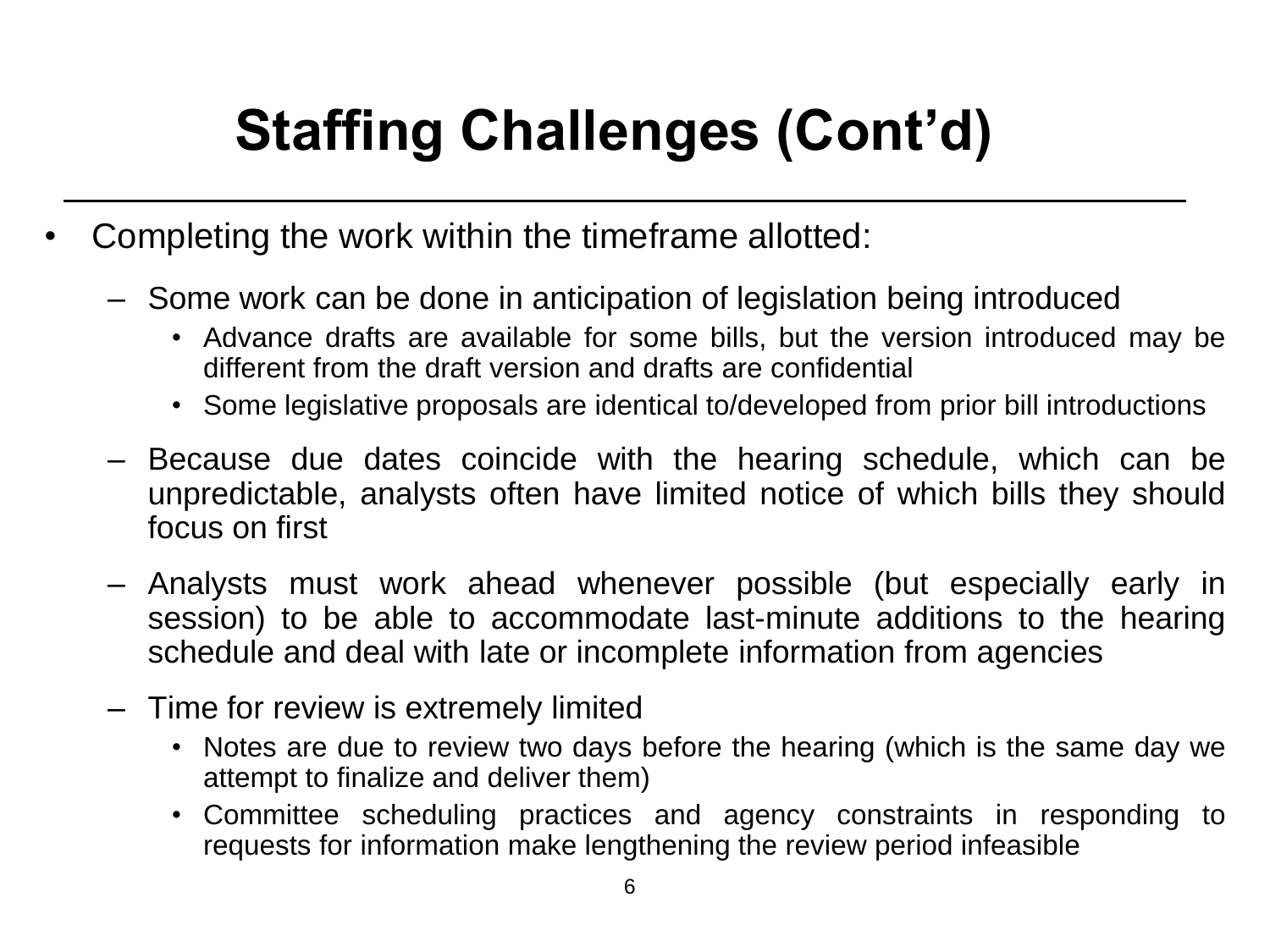# **Staffing Challenges (Cont'd)**

- Working with limited information:
	- Agencies sometimes do not provide timely, accurate, or complete information even though they are required by law to provide information upon request; in practice, they also work to the published hearing schedule
	- Analysts must seek additional sources of information and use their best judgment in developing assumptions
- Acknowledging unintended consequences or problems with the bill:
	- Analysts typically alert the bill drafter and committee staff so that the sponsor can be made aware of the possible need for amendments
	- The fiscal and policy note must address the bill in its current posture, regardless of the sponsor's intent or planned amendments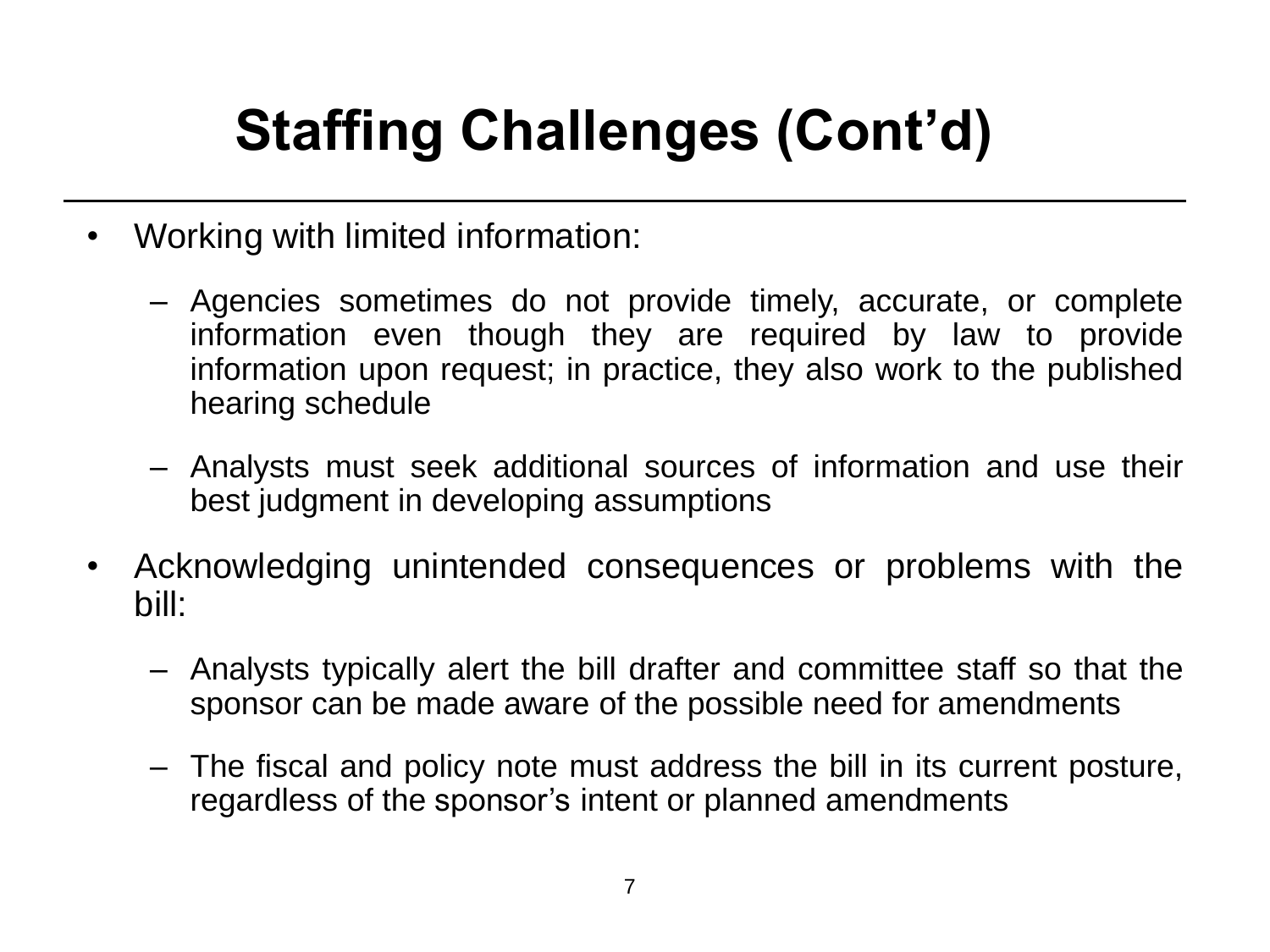### **Political Considerations**

- Lobbyists, agencies, sponsors, etc. want the fiscal and policy note to help them with their agendas
	- The process must maintain its integrity, avoid politics, and withstand pressure to make changes to please a stakeholder
	- Legislators who do not agree with a note may disparage it publicly during deliberations and/or take out frustrations directly on staff
	- Some legislators want secondary impacts to be shown; our process only allows for primary impacts
	- Legislators often want the fiscal and policy note to reflect amendments that have not been adopted
	- Analysts do assist legislators in other ways, as requested
		- Provide preliminary estimates to sponsors prior to bill introduction
		- Estimate the impact of amendments and/or work with committee staff to amend a bill to achieve the sponsor's (or committee's) objective, given cost constraints
		- Review additional information or research provided (often at the bill hearing after the note has been completed) to determine whether revision is warranted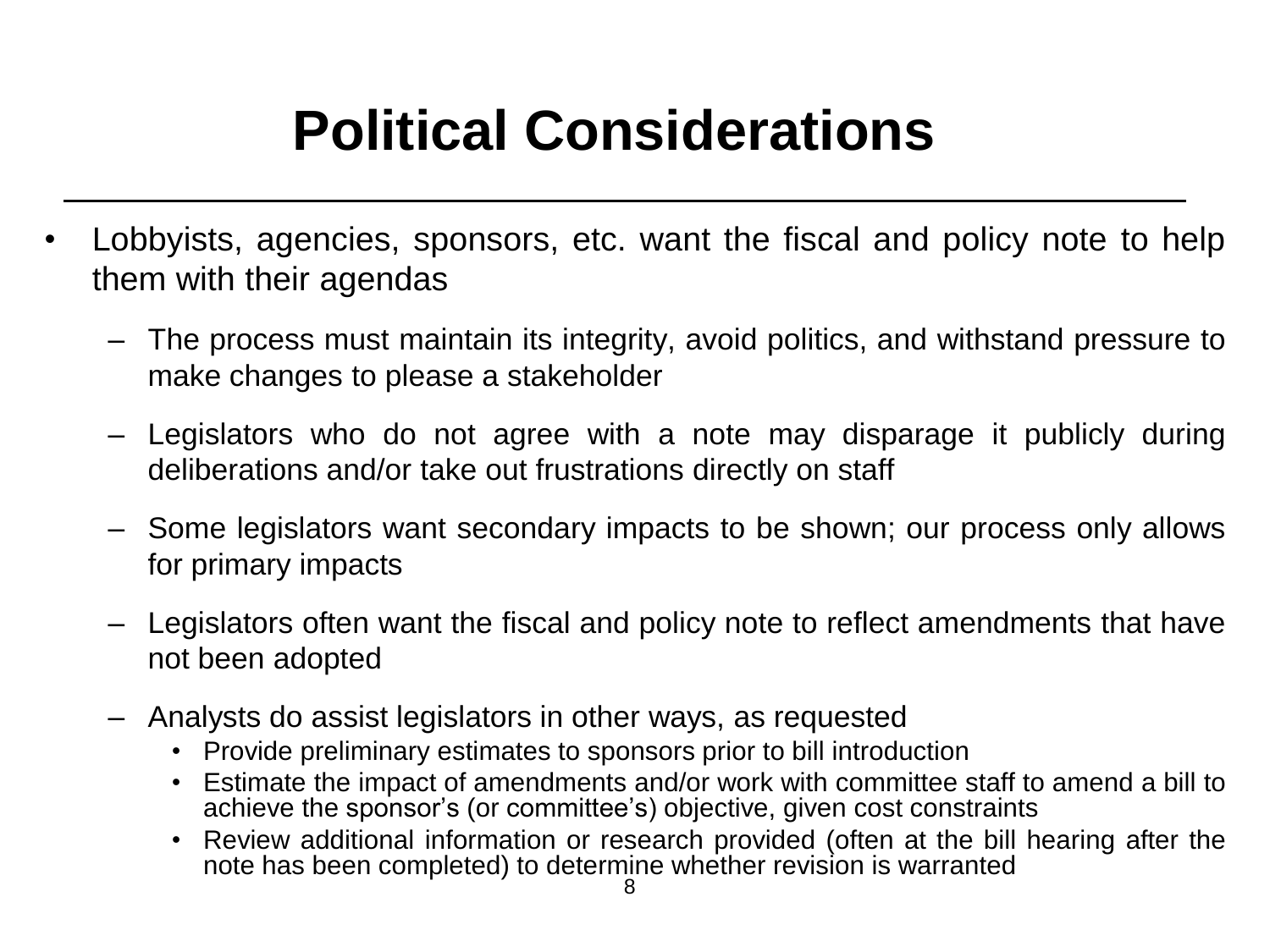### **Skill Sets, Attributes, and Best Practices of Successful Analysts**

- Organized must have a process for staying on top of workload
- Creative and resourceful must be able to find proxy measures
- Analytical and curious must ask questions and be able to identify inconsistencies and problems
- Collaborative and good communicator with reviewers, agencies, and other staff
- Multitasker must be able to manage numerous products in various stages at the same time
- Strong writer must be able to clearly and quickly convey information
- Stamina must be able to maintain hectic schedule throughout most of session
- Calm demeanor particularly in dealing with nonresponsive agencies, legislators (who are our clients), and committee staff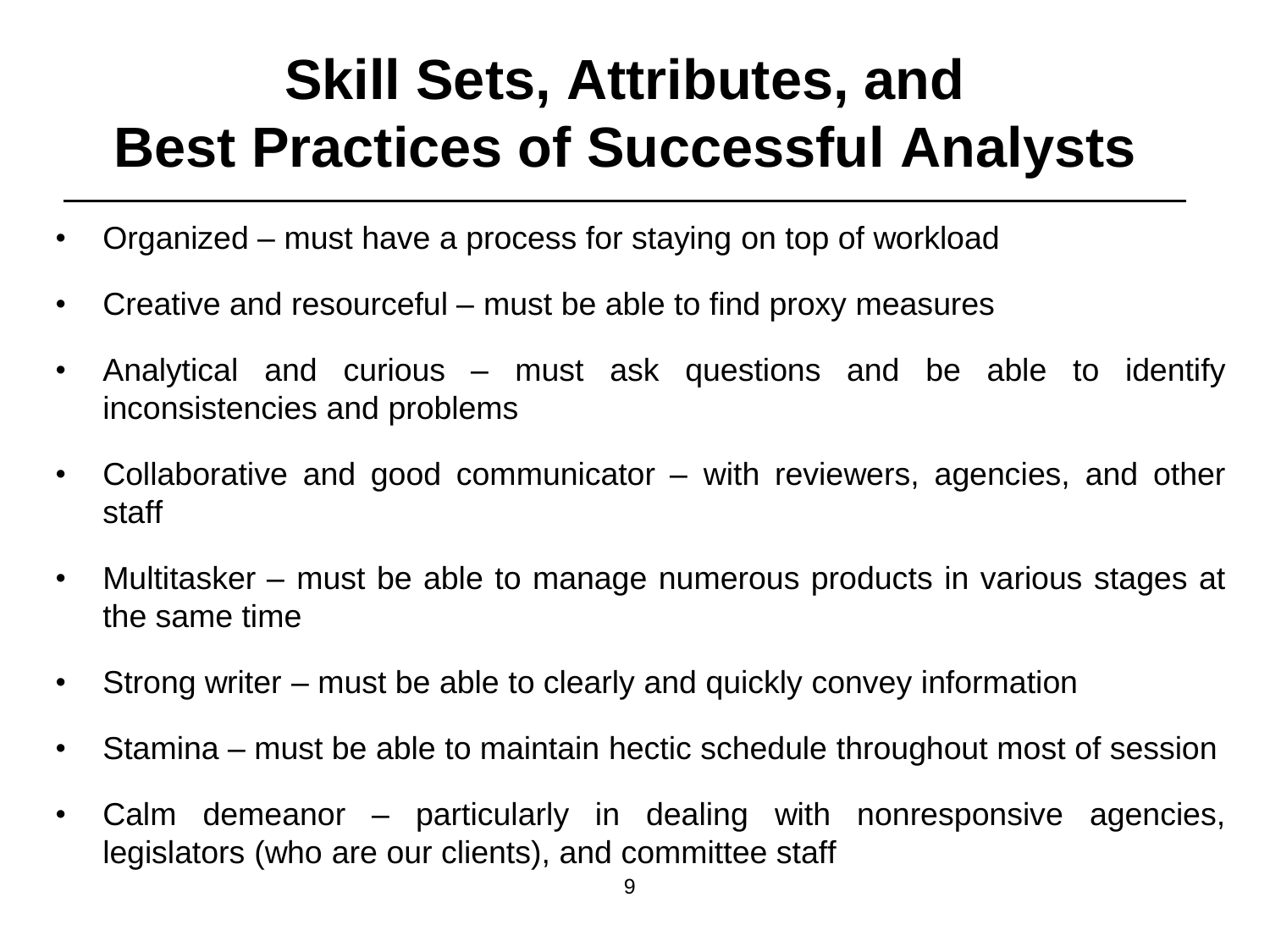#### **Successes**

- Fiscal and policy notes are comprehensive
	- Legislators and the public rely heavily on them to understand what the bill does
	- They serve as the basis for other documents the department produces
		- Committee chairs' floor reports when bills are debated on the chamber floor
		- *90 Day Report*, a summary of bills passed (and key legislation that failed) during the legislative session
		- *Fiscal Effects Report*, a statutorily mandated summary of the effect of the "legislative program on the financial condition of the State"
- Fiscal and policy notes are timely more than 70% are now delivered two days prior to the bill hearing (the same day they are due to review)
- Fiscal and policy notes are accurate and of high quality when corrections are warranted, they are made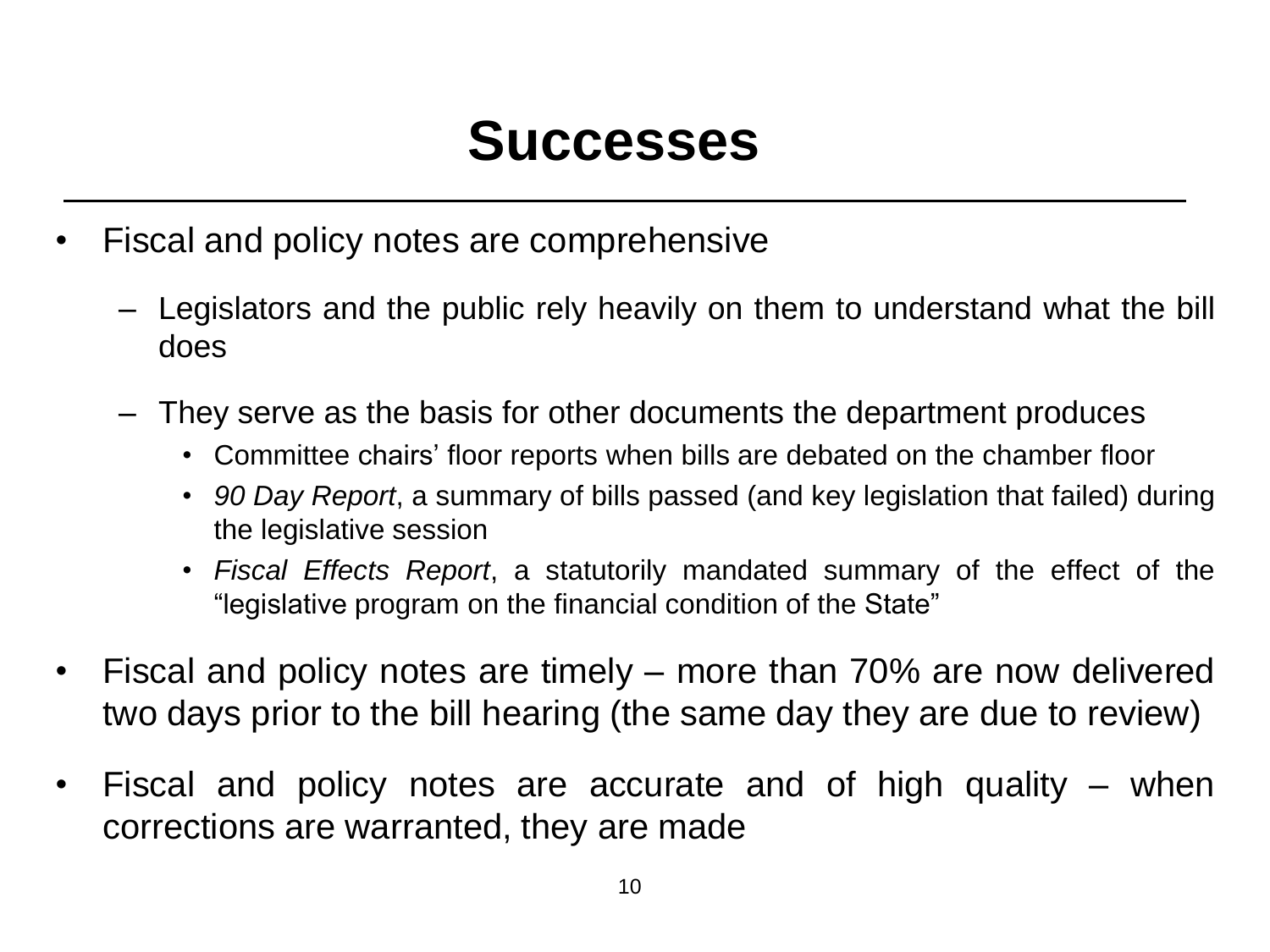### **Areas for Further Improvement**

- Reduce staff hours during session without sacrificing too much on the quality and the timeliness of notes
	- Develop additional shortcuts for analysts, reviewers, and support staff in writing and editing notes (such as using even more links to other documents and preapproved background information)
	- Conduct more research and analysis during the interim that can be used during session
- Shorten the length of fiscal and policy notes
- Continue to work with agencies to improve their responsiveness to our requests for information